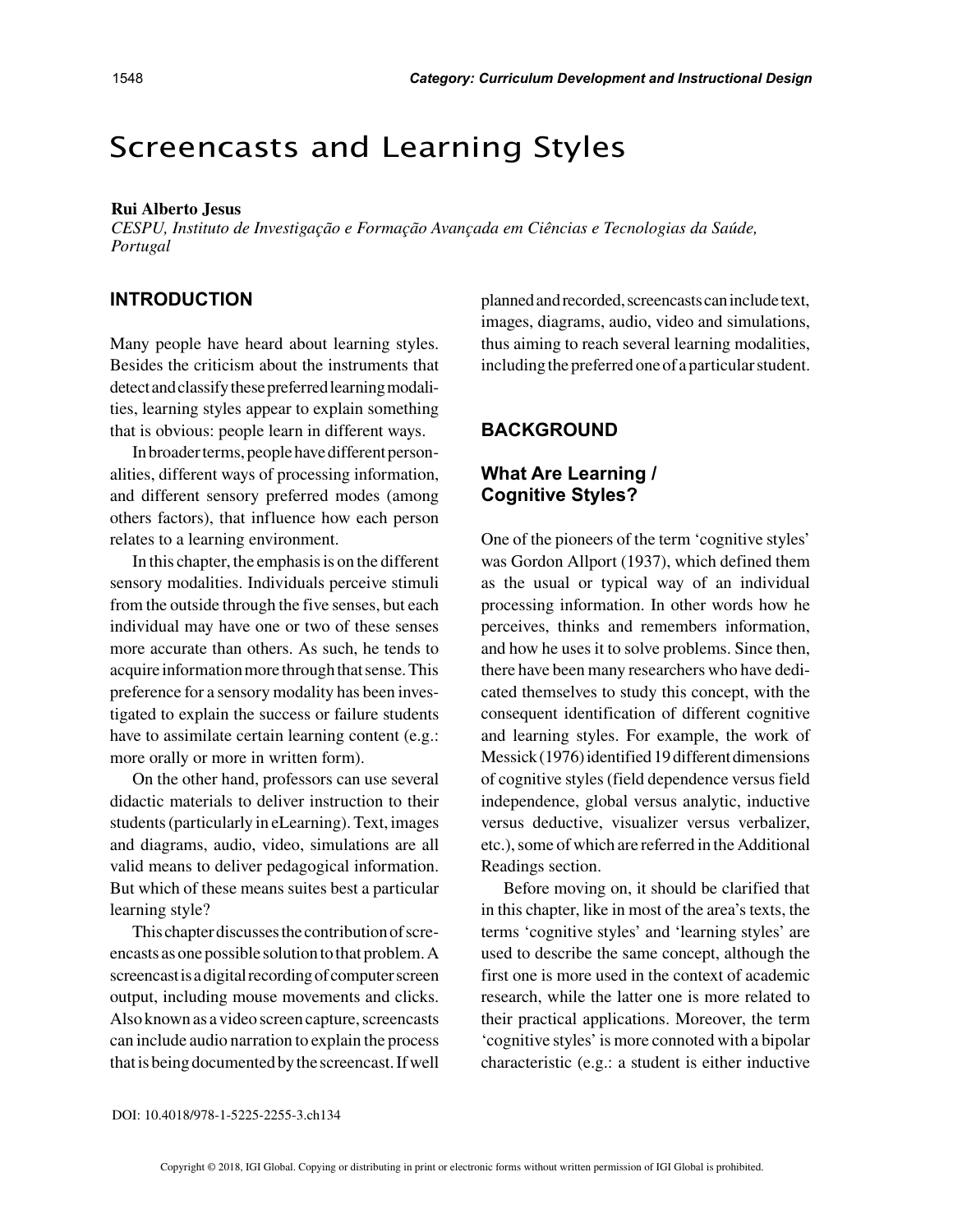or deductive), while the term 'learning styles' does not require the existence of two poles (e.g.: one student may be visual and kinesthetic at the same time).

### **The VARK Model of Learning Styles**

During the 1980s, and in informal conversations with college students, Neil Fleming realized that many of them attributed their learning difficulties, to the way learning content was presented. Some students said they had more difficulties with content presented orally; others, with written texts; some more, with ideas that were presented in graphical form; and others with subjects that were presented without any connection to practical applications. This finding led the author to focus on the sensory modalities as a dimension of learning styles with some prominence in relation to the other dimensions (Fleming & Mills, 1992).

In addition, the author found some basis for this assumption in his research in the neuro-linguistic programming area, which years before, had already identified three different sensory modalities – aural, visual, and kinesthetic – described below:

- *• Aural* individuals learn best by listening, for example, to a lecture given by a teacher.
- *• Visual* individuals learn best by viewing, for example, a video, an image, etc.
- *• Kinesthetic* individuals learn best when, for example, attend a lecture but write what they hear or perform something practical.

Thus, more than studying the various dimensions of learning styles, which seemed to have little practical application for students (Fleming & Mills, 1992), Fleming was interested primarily in the sensory preferences of students, giving rise to what he designated the VARK model (which is an acronym for Visual, Aural, Read / write & Kinesthetic).

As noted by the acronym, Fleming added a second visual modality to the neuro-linguistic programming model referred above. It is the read / write modality, because, according to the author, there are some students who prefer text content, i.e., written words basically, while other students prefer other symbolic forms to represent information such as maps, diagrams and charts. Although both preferences are visual, seldom they are present in the same person (Fleming  $\&$ Baume, 2006).

In summary, the VARK model proposes the following sensory modalities to enhance learning (Fleming, 1995):

- **Visual:** Learning centered on viewing images, graphs and diagrams, as well as in color and formatting variations of documents (e.g.: highlighted boxes); good perception of symbolic information.
- **Aural:** Learning centered on hearing, i.e., using the ears to receive the commonest way to exchange information in society, which is speech.
- **Read / Write:** Learning through texts, that is, through the written word; it is called "read / write" because this type of students use reading and writing as the first choice to receive information.
- **Kinesthetic:** Multisensory and practical oriented learning, i.e., this type of students like to experience learning through all senses, and although they like to learn by doing, they can also learn concepts and more abstract materials, provided they are accompanied by concrete examples or real life scenarios (in a phrase, they like learning through action).

Each individual has one or more of these sensory modalities by which he prefers to learn, and there is a questionnaire with sixteen questions, which helps students to diagnose those preferences (VARK Learn Limited, 2016).

One of the advantages of this learning styles model is that, besides allowing to know the sensory preferences of an individual, it also provides study tips for more effective learning. This is because